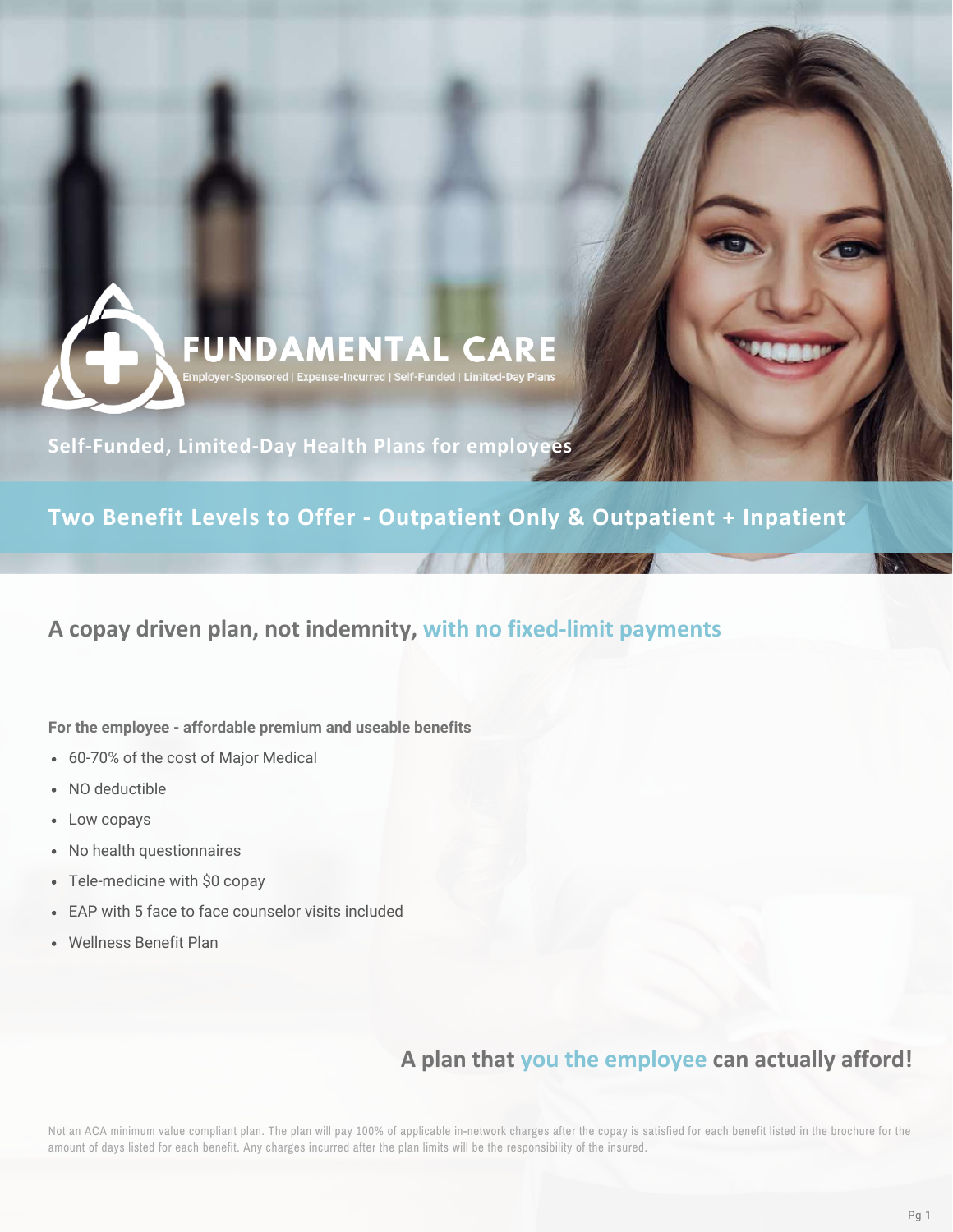| <b>Preventive Care</b>                                                                                                              | <b>Preventive Care</b><br>Included with both Inpatient and Outpatient Plans |  |
|-------------------------------------------------------------------------------------------------------------------------------------|-----------------------------------------------------------------------------|--|
|                                                                                                                                     |                                                                             |  |
| <b>PREVENTIVE BENEFITS</b>                                                                                                          |                                                                             |  |
| 64 preventive and wellness services, including prescriptions, as designated by Centers for Medicare and Medicaid<br>Services (CMS). | 100% Covered                                                                |  |
| <b>Additional Included Benefits</b>                                                                                                 | Included with both Inpatient and Outpatient Plans                           |  |
|                                                                                                                                     |                                                                             |  |
| ALL PLANS INCLUDE THE FOLLOWING BENEFITS                                                                                            |                                                                             |  |
| <b>Telemedicine - MDLIVE</b>                                                                                                        | Unlimited (\$0 copay)                                                       |  |
| <b>Behavioral Health Counseling (in-person)</b>                                                                                     | 5 visits                                                                    |  |
| <b>Behavioral Health Counseling (telephonic &amp; video)</b>                                                                        | Unlimited (\$0 copay)                                                       |  |
|                                                                                                                                     |                                                                             |  |

**MyEWellness (online wellness tools)** Unlimited (\$0 copay)

**First Health PPO Network** Network Access & Discounts

### **Outpatient Expense Coverage**

**Outpatient Plan** Great coverage for common, everyday expenses

#### **IMPORTANT INFORMATION**

**Each insured member and each insured family member receives the following benefits each coverage year:**

| <b>OUTPATIENT BENEFITS</b>                  |                                                       |
|---------------------------------------------|-------------------------------------------------------|
| Office visits - PCP (non preventive)        | 3 days (\$30 copay per day) PAID AT 100% AFTER COPAY  |
| Office visits - Specialist (non preventive) | 3 days (\$60 copay per day) PAID AT 100% AFTER COPAY  |
| <b>Urgent Care</b>                          | 2 days (\$100 copay per day) PAID AT 100% AFTER COPAY |
| <b>ER Visit</b>                             | 1 day (\$500 copay) PAID AT 100% AFTER COPAY          |
| Lab and X-ray                               | 2 days (\$50 copay per day) PAID AT 100% AFTER COPAY  |
| Diagnostic testing (outpatient)             | 1 day (\$350 copay) PAID AT 100% AFTER COPAY          |
| <b>Hospital services (outpatient)</b>       | 1 day (\$350 copay) PAID AT 100% AFTER COPAY          |
| Ambulance (ground)                          | 1 day (\$250 copay) PAID AT 100% AFTER COPAY          |
| <b>Generic Rx Benefit</b>                   | \$15 copay & brand discount                           |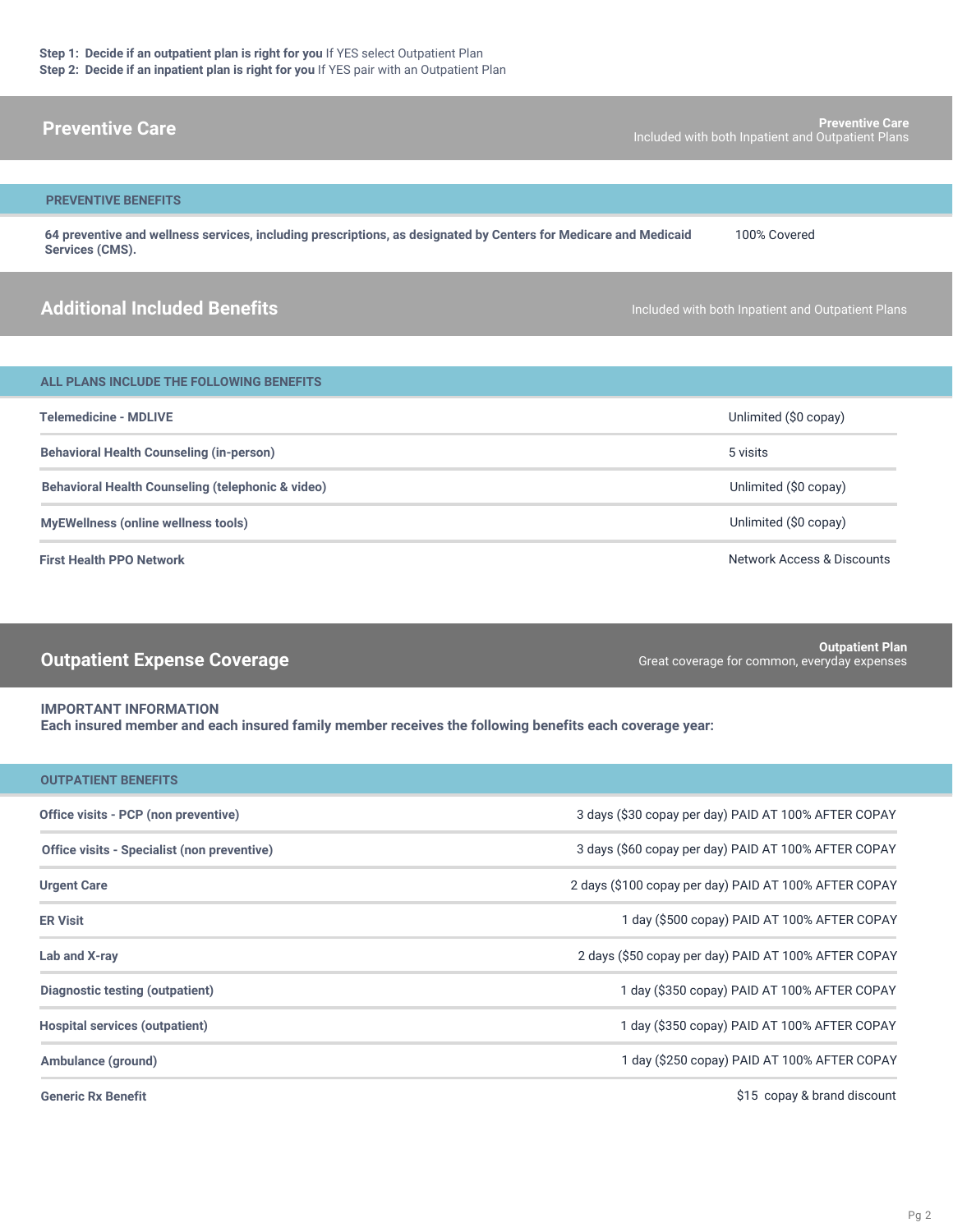

In Hospital Plan<br>In Hospital **Plan** In Hospital may be purchased as an additional upgrade

### **IMPORTANT INFORMATION**

**Each insured member and each insured family member receives the following benefits each coverage year:**

| <b>INPATIENT BENEFITS</b>           |                                                       |
|-------------------------------------|-------------------------------------------------------|
| In Hospital                         | 3 days (\$500 copay per day) PAID AT 100% AFTER COPAY |
| <b>Inpatient visits - Physician</b> | 3 days PAID AT 100%                                   |
| <b>Surgery</b>                      | 2 days (\$300 copay per day) PAID AT 100% AFTER COPAY |
| <b>Anesthesia</b>                   | 2 days PAID AT 100%                                   |

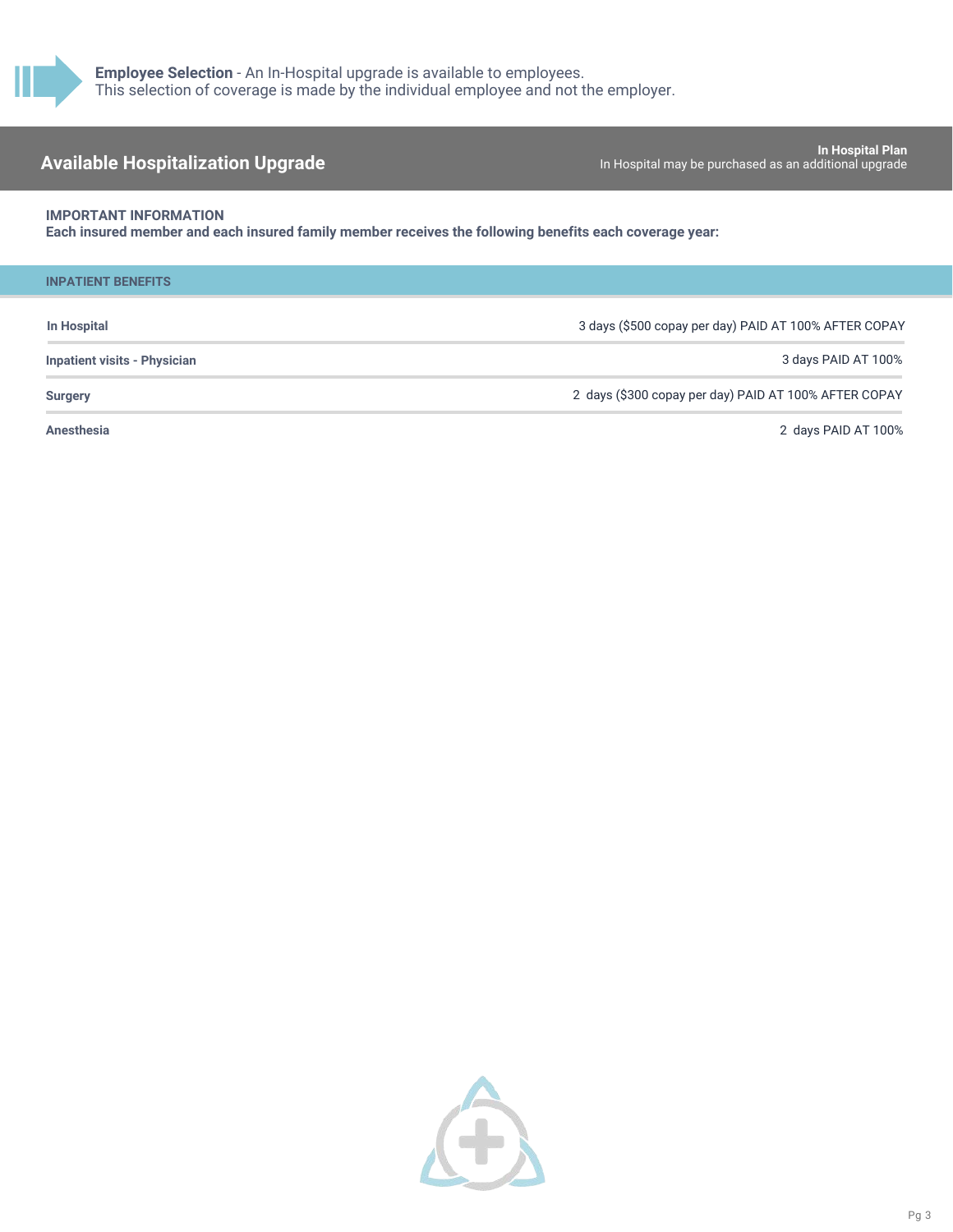

### **First Health PPO Network**

The First Health Network is one of the nation's largest PPO networks, offering access to quality, affordable health care. First Health Network has access to more than 5,000 hospitals, over 90,000 ancillary facilities, and over 1 million health care professional service locations in the United States, including Puerto Rico. The network covers over 98% of the US population.

Your membership card will feature Network participating providers and can be searched 24 hours a day here: www.firsthealthlbp.com. Members should present their ID card each time they seek services from a participating provider to ensure they receive the full value of the First Health Network.

### Add Provider, Zip Code, and miles

| Locate a Provider                                                                                                                                                                      | Hane - Network selection - Tearch criteria                      |                      |    |                                                                                   |                 |                                | <b>English   Expañol</b> |
|----------------------------------------------------------------------------------------------------------------------------------------------------------------------------------------|-----------------------------------------------------------------|----------------------|----|-----------------------------------------------------------------------------------|-----------------|--------------------------------|--------------------------|
| Type of provider                                                                                                                                                                       |                                                                 |                      |    |                                                                                   |                 |                                |                          |
|                                                                                                                                                                                        | What type of provider are you tooking for?                      |                      |    |                                                                                   |                 |                                |                          |
| <presidentsion< th=""><th><b>D</b> Physician</th><th><b>Hotpital</b></th><th></th><th>Illigard care connec-</th><th>Libertricking</th><th>Al providers.</th><th></th></presidentsion<> | <b>D</b> Physician                                              | <b>Hotpital</b>      |    | Illigard care connec-                                                             | Libertricking   | Al providers.                  |                          |
| Search by                                                                                                                                                                              |                                                                 |                      |    |                                                                                   |                 |                                |                          |
|                                                                                                                                                                                        | De you want to search by ZIP enstate?                           |                      |    |                                                                                   |                 |                                |                          |
| Select 20 or state :                                                                                                                                                                   |                                                                 | E Searchtry ZIP code |    |                                                                                   | Search by ideas |                                |                          |
| <b>AMERICAN</b><br>12Promisc                                                                                                                                                           | Yazan.<br>Disate whe a sale 25° coin.<br><b>Profit Discosts</b> | <b>HEAT</b><br>water | 26 | resus.<br>Adult details in increasing<br>abicope datema                           | Distance:       | Webwerthelm<br>Maceum 200 VALL |                          |
| + Show more options                                                                                                                                                                    |                                                                 |                      |    |                                                                                   |                 |                                |                          |
|                                                                                                                                                                                        |                                                                 |                      |    | Use the [+] Show more spidors link to sparsh by provider, specialty or condition. |                 |                                |                          |
| Citat criticia                                                                                                                                                                         |                                                                 |                      |    | Search now                                                                        |                 |                                |                          |
|                                                                                                                                                                                        |                                                                 |                      |    |                                                                                   |                 |                                |                          |
|                                                                                                                                                                                        |                                                                 |                      |    |                                                                                   |                 |                                |                          |

Welcome, let us help you find a provider in the First Health Network

By clicking on the Start now button you agree to the terms of use

**Start now** 

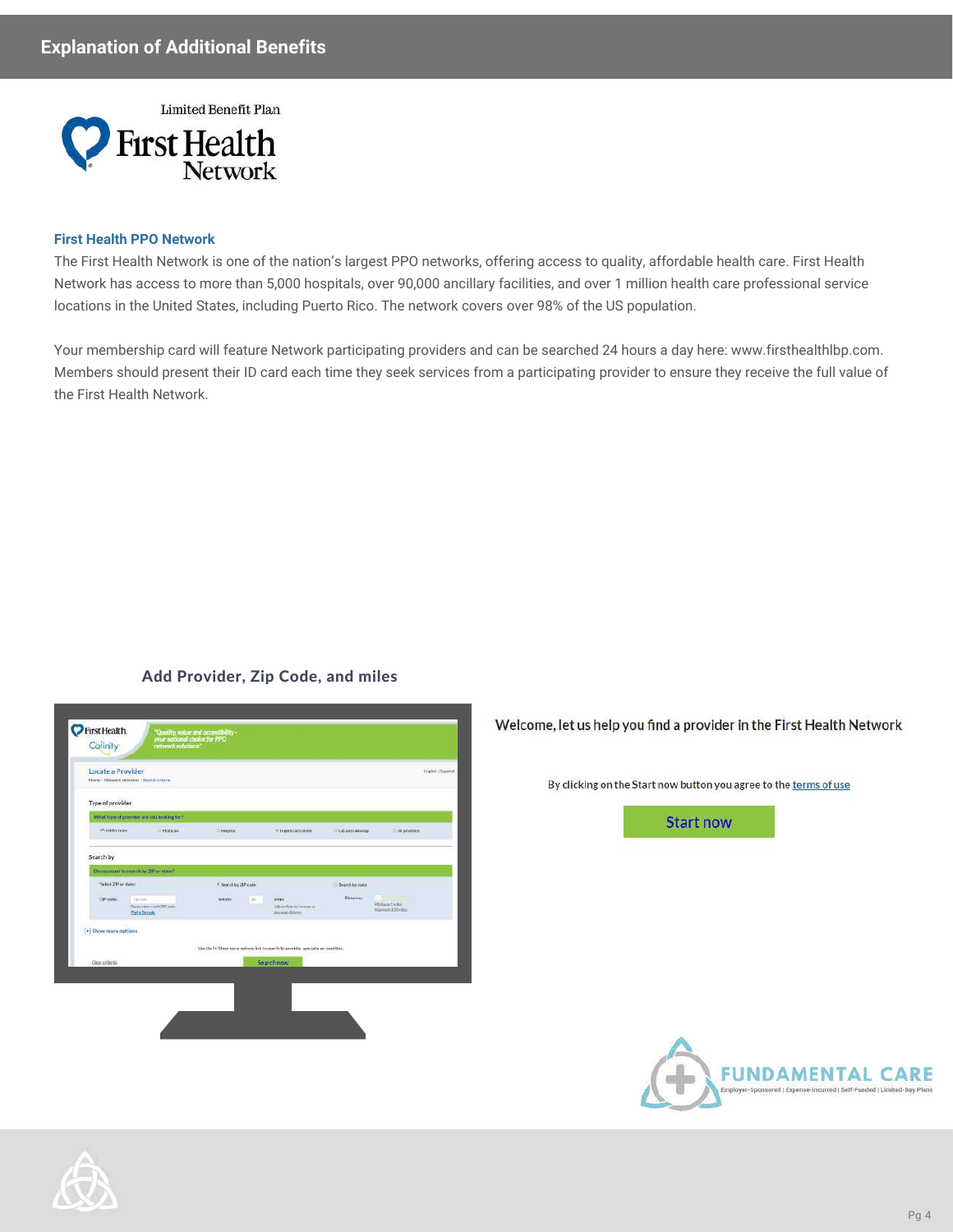# **MDLIVE**

## **\$0 Copay**

**MDLIVE** provides anytime access to board-certified doctors and pediatricians from where it's most convenient - home, office, or on the go. You can have a virtual consult to diagnose non-emergency medical issues over the phone or through secure video on your computer or smartphone.

It's patient-centric healthcare that works for you and around your schedule. MDLIVE has the nation's largest telehealth network. On average, our doctors have 15 years of experience and are licensed in the state where patients are located. Their specialties include primary care, pediatrics, emergency medicine and family medicine. Our doctors are committed to providing convenient, quality care.

**MDLIVE** provides anytime access to board-certified doctors and pediatricians from where it's most convenient - home, office, or on the go. You can have a virtual consultation to diagnose non-emergency medical issues over the phone or through secure video on your computer or smartphone.

### USE YOUR TELEMEDICINE BENEFIT **AT NO COST TO YOU!**

- 24/7 access to consult with a licensed physician by phone or Video  $\bullet$
- **\$0 consult fee and unlimited visits for all covered family members**  $\bullet$
- Physician can write non-maintenance prescriptions when applicable  $\bullet$



The provider will see you now!



Online Video See a provider using your computer over the Internet

**Phone Call** No Webcam? No problem! Talk to a provider over the phone!



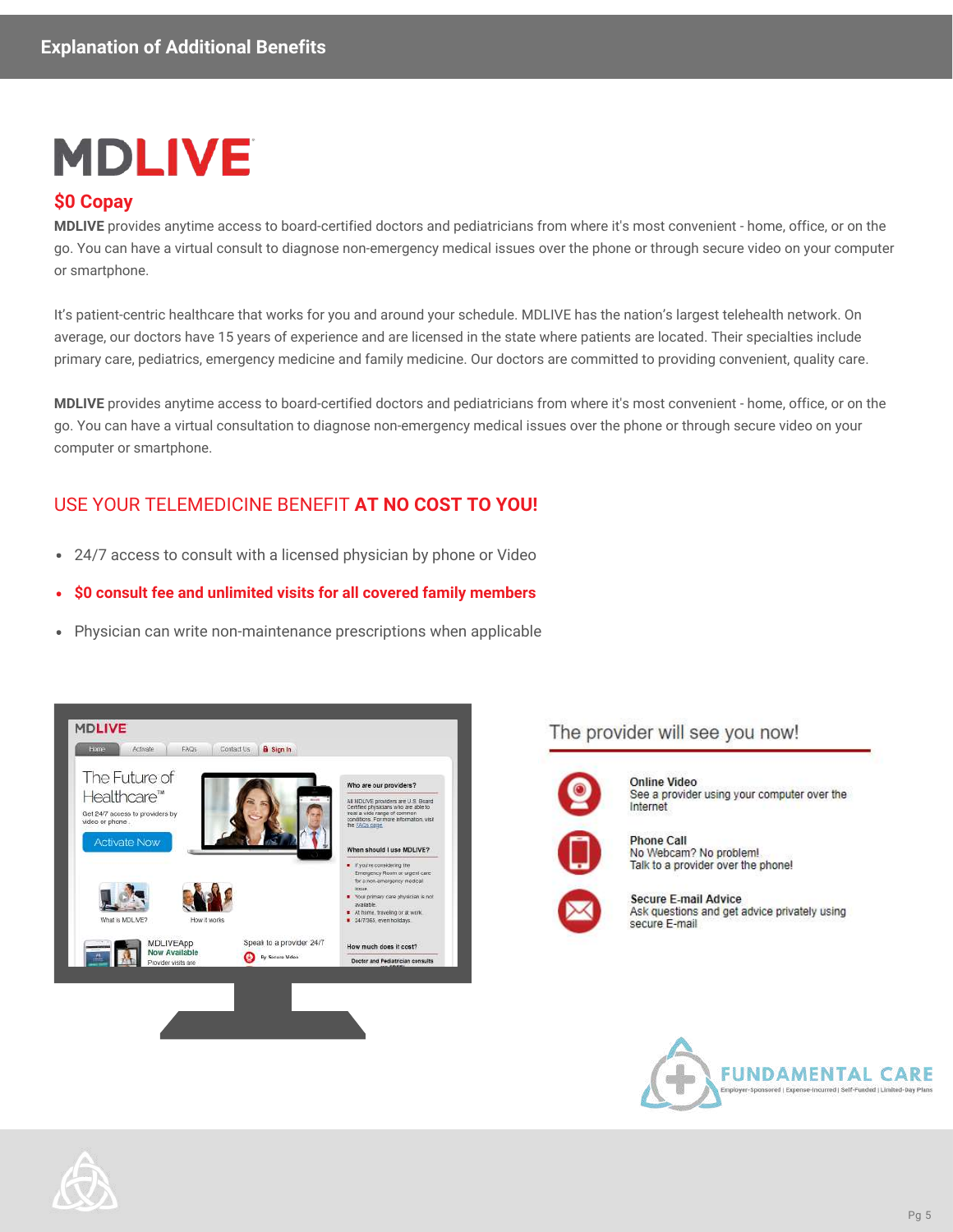

Concerns like depression, stress, substance abuse, grief and anxiety impact the health and productivity of employees, as well as an employer's direct and indirect costs. An employee assistance program (EAP) is the most effective resource in an employer-driven strategy to address these issues.

CuraLinc's approach to delivering value to EAP clients starts with a tailored engagement strategy that drives awareness and utilization to an evidence-based program that has a measurable impact on participants, as well as the organization.

### **Cura Linc's employee assistance program (EAP) addresses a wide array of concerns that impact health and productivity:**

Addictive Behaviors - Anxiety - Depression - Grief and Loss - Relationship Problems - Alcohol or Drug Abuse - Caregiver Support - Family/Marital Problems - Legal Issues - Stress-Related Concerns - Anger Management - Dependent Care Issues - Financial Issues - Organizational Change - Work-Life Balance

Benefit-eligible employees and their immediate family members have access to the program twenty-four hours a day, every day of the year. To address the needs of non-English speaking members, Curalinc employs Spanish, Polish and Russian-speaking Case Managers. Curalinc also offers translation capabilities for more than 140 other languages and maintains a toll-free TDD line for hearing-impaired participants.

After assessment, the participant is referred to a local clinician for resolution-driven face-to-face counseling. CuraLinc's nationwide network of over 20,000 counselors are state licensed professionals with a minimum of five years clinical experience. **There is no cost for up to 5 visits.**